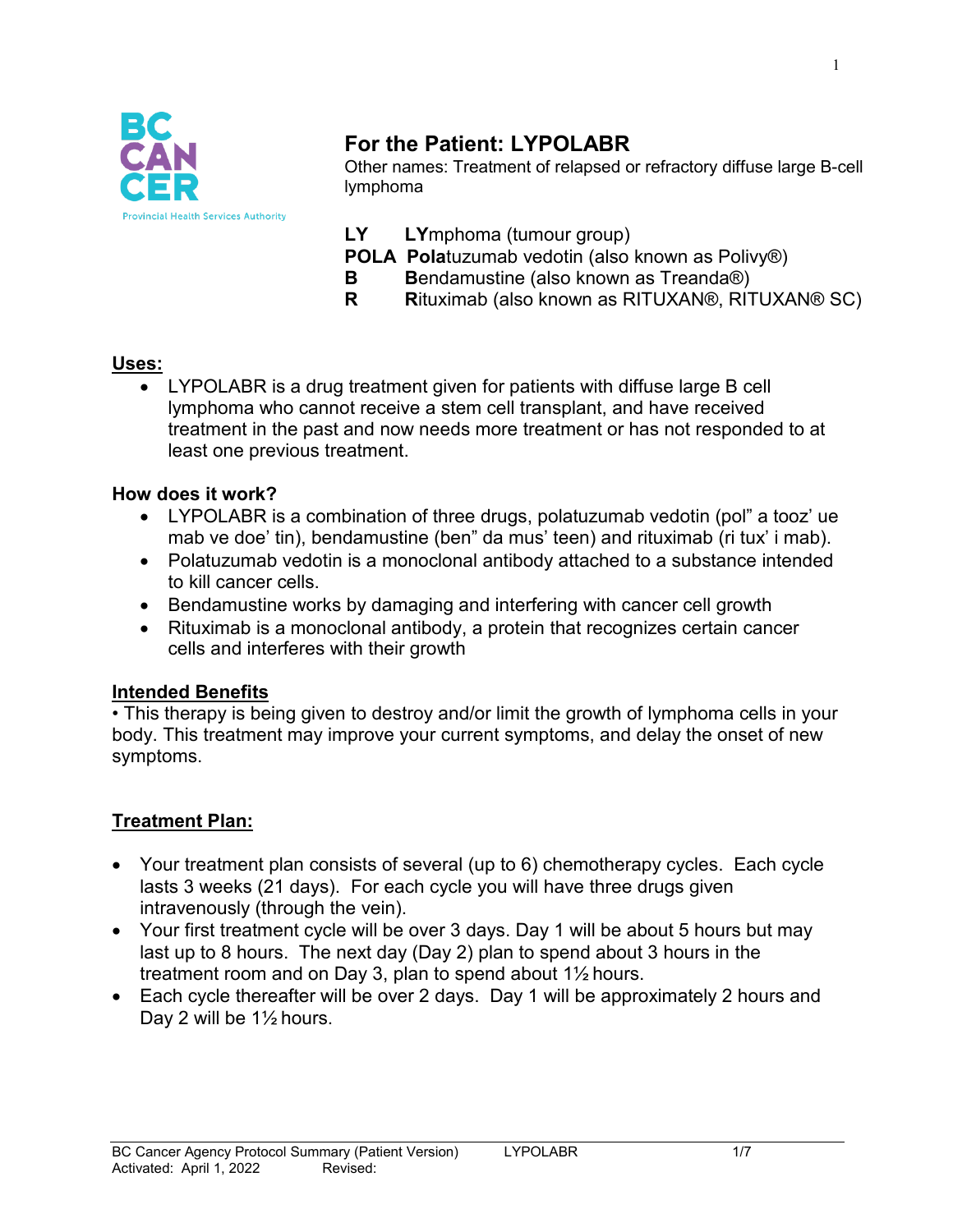#### **How are these drugs given?**

- Three drugs (polatuzumab vedotin, bendamustine and rituximab) will be given at each cycle. Rituximab can be given by injection into a vein or injected under the skin (subcutaneously or SC). Polatuzumab vedotin and bendamustine are both given by injection into a vein.
- You will also be given a prescription for anti-nausea pills to help prevent nausea and vomiting. Please also buy acetaminophen 325 mg and diphenhydramine 25 mg; you will need these prior to rituximab.
- You will also be given a prescription for filgrastim (also known as G-CSF, granulocyte colony stimulating factor) to improve your white blood cell count. It is given as an injection under the skin (subcutaneous, SC) daily for 5 days starting on day 7 (Day 1= first day of treatment) each cycle. Your nurse will teach you and/or a family member how to give a SC injection. The filgrastim prescription is filled at your community pharmacy and, since it is not commonly available, your pharmacy may need 1-2 days to obtain the drug.
- You will also be given a prescription for an antiviral and antibiotic to take while you are on chemotherapy and for 6 months after treatment to prevent infections.
- You may experience infusion reactions during your chemo. Your nurse will monitor and stop the infusion if needed. During the polatuzumab vedotin infusion, the nurse may monitor your heart rate, breathing and blood pressure at frequent intervals as well as after the infusion. Your nurse will also observe you for reaction after the infusion.
- A blood test will be taken prior to each cycle of treatment (every 3 weeks). The timing or the dose of chemotherapy may be changed based on your blood tests and/or other side effects.

### **Instructions:**

- Bring your anti-nausea drugs and the acetaminophen and diphenhydramine with you to take before each IV treatment. The nurse will instruct you when to take your pills. You may also need to take anti-nausea pills at home after the chemotherapy. It is easier to prevent nausea than treat it once it has occurred, so follow directions closely.
- Call your cancer doctor immediately (day or night) at the first sign of any infection but especially if you have a fever over 38ºC or 100ºF.
- **We may ask you to skip your blood pressure medication 12 hours before and during Rituximab treatment.**
- You may drink small amounts of alcohol, as it will not affect the safety or effectiveness of your treatment.
- Tell other doctors or dentists that you are being treated with LYPOLABR chemotherapy before you receive any treatment from them.
- **Tell** doctors, nurses, and pharmacists that you are being treated with rituximab subcutaneous injection before you receive other subcutaneous injections. Other medications should not be injected into the same injection site as rituximab if possible.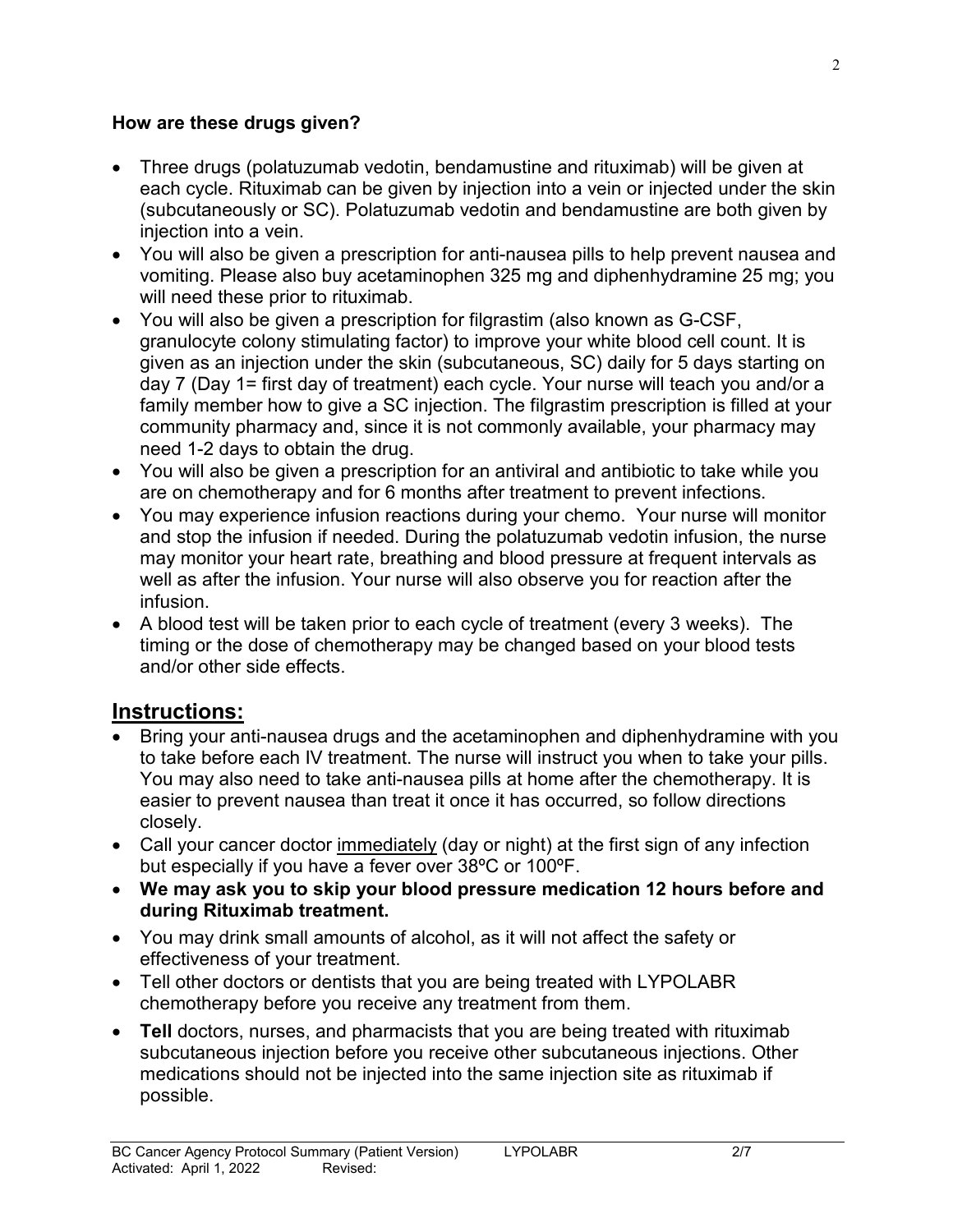• Use effective contraception (birth control) if you could become pregnant or if your partner could become pregnant. Becoming pregnant while on chemotherapy will likely harm the baby. Do not breast feed.

## **Serious Side Effects:**

**Unexpected and unlikely side effects can occur with any drug treatment. The ones listed below are particularly important as they are directly related to the common actions of the drugs in your treatment plan.**

- **Infection:** The number of white blood cells that help fight infections will be lowered by the treatment. Your blood count is expected to return to normal by Day 1 of the next cycle. If your white blood cell count becomes very low you could get a serious infection. **If you have a fever over 38ºC or 100ºF, call your cancer doctor immediately or go to the nearest Hospital Emergency and tell them that you are on chemotherapy. It is recommended you have a working thermometer at home.**
- **Allergic Reaction:** Rituximab, polatuzumab vedotin and bendamustine can cause allergic type reactions during or hours after your treatment. Report any lightheadedness or dizziness, difficulty breathing, cough, rash, skin flushing, itchy skin, tickle in throat, or chest tightness to your nurse immediately.
- **Bleeding Problems:** If you develop black tarry stools, blood in your urine, pinpoint red spots on the skin, or prolonged nose bleeds report them immediately to your doctor or nurse.

| <b>SIDE EFFECTS</b>                                                                                                                                                                                                                                                                                                                                                                                                    | <b>MANAGEMENT</b>                                                                                                                                                                                                                                                                                          |
|------------------------------------------------------------------------------------------------------------------------------------------------------------------------------------------------------------------------------------------------------------------------------------------------------------------------------------------------------------------------------------------------------------------------|------------------------------------------------------------------------------------------------------------------------------------------------------------------------------------------------------------------------------------------------------------------------------------------------------------|
| Allergic reactions commonly occur with<br>rituximab and may occur with polatuzumab<br>vedotin and bendamustine. Signs of an<br>allergic reaction may include flushing,<br>rash, hives, itching, dizziness, swelling or<br>breathing problems. These reactions can<br>occur immediately after receiving the<br>infusions or several hours after.<br>Reactions usually only occur with the first<br>or second treatment. | • You will take acetaminophen (eg,<br>TYLENOL <sup>®</sup> ) and diphenhydramine (eg,<br>BENADRYL®) before your rituximab<br>treatment. Tell your nurse immediately<br>if you have a reaction during<br>treatment or contact your oncologist<br>immediately if this happens after you<br>leave the clinic. |

### **Common Side Effects and Management:**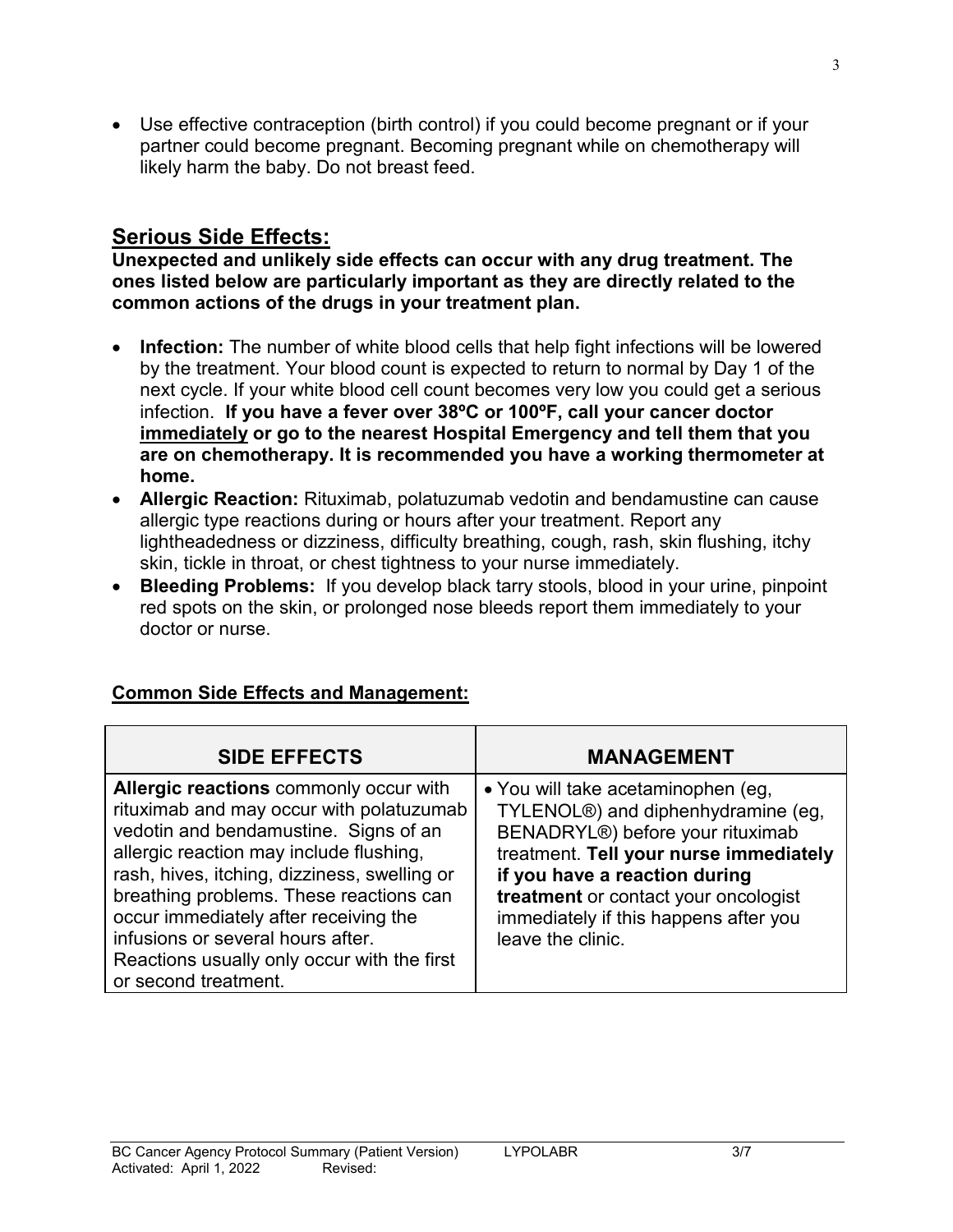| <b>SIDE EFFECTS</b>                                                                                                                                                                                                                                                                                                                             | <b>MANAGEMENT</b>                                                                                                                                                                                                                                                                                                                                                                                                                                                 |
|-------------------------------------------------------------------------------------------------------------------------------------------------------------------------------------------------------------------------------------------------------------------------------------------------------------------------------------------------|-------------------------------------------------------------------------------------------------------------------------------------------------------------------------------------------------------------------------------------------------------------------------------------------------------------------------------------------------------------------------------------------------------------------------------------------------------------------|
| Your white blood cells may decrease<br>after your treatment. They usually return<br>to normal after your last treatment. White<br>blood cells protect your body by fighting<br>bacteria (germs) that cause infection.<br>When they are low, you are at greater<br>risk of having an infection.                                                  | To help prevent infection:<br>Wash your hands often and always<br>after using the bathroom.<br>Take care of your skin and mouth by<br>$\bullet$<br>gently washing regularly.<br>Avoid crowds and people who are sick.<br>Call your doctor <i>immediately</i> at the first<br>sign of an <i>infection</i> such as fever (over<br>100°F or 38°C by an oral thermometer),<br>chills, cough or burning when you pass<br>urine.                                        |
| Your platelets may decrease after your<br>treatment. They will return to normal with<br>time. Platelets help your blood clot if you<br>cut yourself. You may bruise or bleed<br>more easily than usual.                                                                                                                                         | To help prevent bleeding problems:<br>• Try not to bruise, cut or burn yourself.<br>• Clean your nose by blowing gently; do<br>not pick your nose.<br>• Avoid constipation<br>• Avoid ASA (eg, ASPIRIN®) unless<br>recommended by your doctor.<br>• For minor pain use acetaminophen<br>(TYLENOL®). Take your temperature<br>prior to taking acetaminophen-containing<br>products.<br>• Do not take common painkillers such as<br>ibuprofen (eg, ADVIL®, MOTRIN®) |
| Numbness or tingling of the fingers or<br>toes commonly occurs. This should slowly<br>return to normal once your treatments are<br>over. This may take several months.                                                                                                                                                                          | • Be careful when handling items that are<br>sharp, hot, or cold.<br>• Tell your doctor at your next visit,<br>especially if you have trouble with<br>buttons, writing, or picking up small<br>objects                                                                                                                                                                                                                                                            |
| Redness, swelling, pain, or tenderness<br>commonly occurs where the needle was<br>placed when rituximab is injected under<br>the skin.<br>These reactions typically occur within 1-2<br>days and usually disappear on their own.<br>Reactions are less common with later<br>treatments even if you have a reaction<br>with the first treatment. | • Apply cool compresses for 15-20<br>minutes several times a day after the<br>injection.<br>. Tell your doctor or your nurse at the next<br>visit if these reactions are very painful or<br>last longer than 2 days.                                                                                                                                                                                                                                              |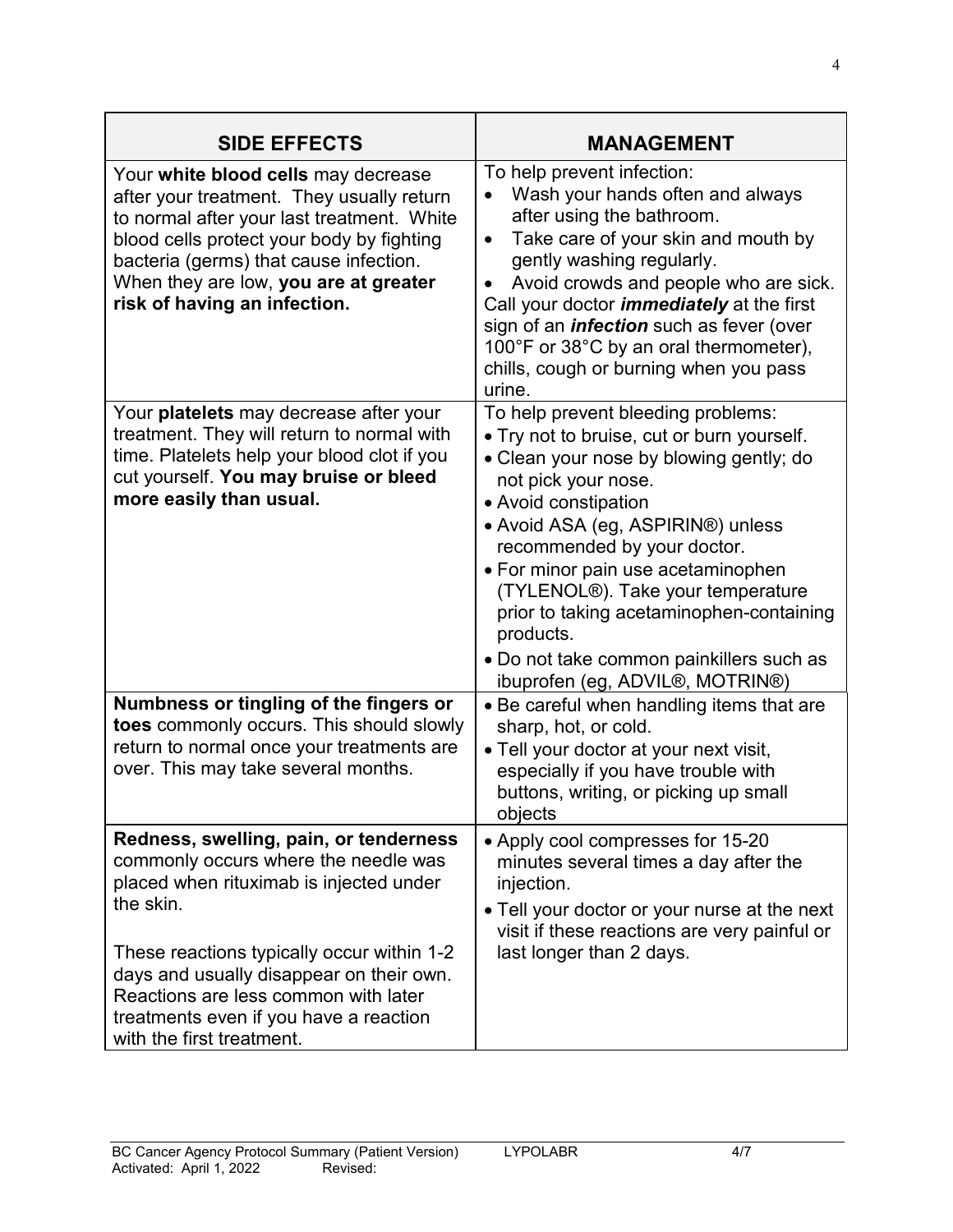| <b>SIDE EFFECTS</b>                                                                                                                               | <b>MANAGEMENT</b>                                                                                                                                                                                                                                                                                                                                                                                                                                                                        |
|---------------------------------------------------------------------------------------------------------------------------------------------------|------------------------------------------------------------------------------------------------------------------------------------------------------------------------------------------------------------------------------------------------------------------------------------------------------------------------------------------------------------------------------------------------------------------------------------------------------------------------------------------|
| <b>Skin rashes</b> may sometimes occur with<br>bendamustine and rarely may be severe.                                                             | • If rash is accompanied by signs of an<br>allergic reaction such as flushing,<br>dizziness, swelling, or breathing<br>problems, call your doctor immediately.<br>• If rash gets worse or itching is very                                                                                                                                                                                                                                                                                |
|                                                                                                                                                   | irritating, call your doctor. Otherwise, be<br>sure to mention it at your next visit.                                                                                                                                                                                                                                                                                                                                                                                                    |
| Nausea and vomiting can occur with this<br>treatment and you will need to take anti-<br>nausea medications before and after your<br>chemotherapy. | You will be given a prescription for anti-<br>nausea drug(s) to take before your<br>chemotherapy treatment and/or at home.<br>It is easier to prevent nausea than to treat<br>it once it has happened, so follow<br>directions closely.<br>Drink plenty of liquids.<br>Eat and drink often in small amounts.<br>Try the ideas in "Practical Tips to<br>Manage Nausea".<br>Be sure to let your doctor know if you<br>have nausea or vomiting later than 24<br>hours after your treatment. |
| Diarrhea or constipation may occur.                                                                                                               | To help diarrhea:<br>Drink plenty of liquids.<br>$\bullet$<br>Eat and drink often in small amounts.<br>Avoid high fibre foods as outlined in<br>"Food Ideas to Help with Diarrhea<br>during Chemotherapy".<br>To help constipation:<br>Exercise if you can.<br>$\bullet$<br>Drink plenty of liquids (8 cups a day).<br>$\bullet$<br>Try ideas in "Suggestions for Dealing<br>$\bullet$<br>with Constipation".                                                                            |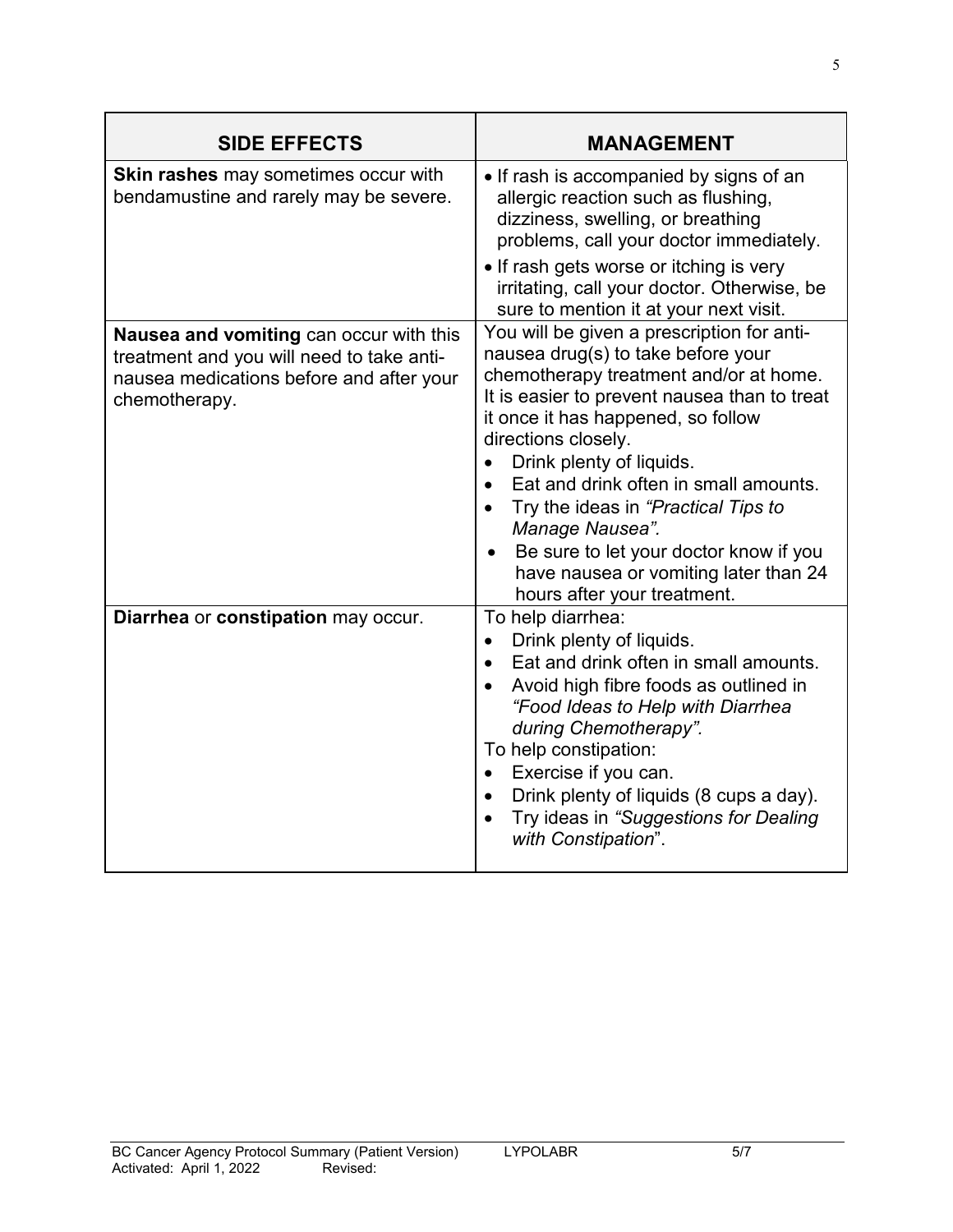| <b>SIDE EFFECTS</b>                                                                                                                                                                                     | <b>MANAGEMENT</b>                                                                                                                                                                                                                                                                                                                                                                                                                                                                                                                                                                                        |
|---------------------------------------------------------------------------------------------------------------------------------------------------------------------------------------------------------|----------------------------------------------------------------------------------------------------------------------------------------------------------------------------------------------------------------------------------------------------------------------------------------------------------------------------------------------------------------------------------------------------------------------------------------------------------------------------------------------------------------------------------------------------------------------------------------------------------|
| <b>Sore mouth</b> may occur a few days after<br>treatment. Mouth sores can occur on the<br>tongue, the sides of the mouth or in the<br>throat. Mouth sores or bleeding gums can<br>lead to an infection | Brush your teeth gently after eating<br>$\bullet$<br>and at bedtime with a very soft<br>toothbrush. If your gums bleed, use<br>gauze instead of a brush. Use baking<br>soda instead of toothpaste.<br>Make a mouthwash with $\frac{1}{2}$ teaspoon<br>$\bullet$<br>baking soda or salt in 1 cup warm<br>water and rinse several times a day.<br>Try soft, bland foods like puddings,<br>milkshakes and cream soups.<br>Avoid spicy, crunchy or acidic food,<br>$\bullet$<br>and very hot or cold foods.<br>Call your doctor if you are having<br>$\bullet$<br>difficulty eating or drinking due to pain. |
| <b>Tiredness</b> and lack of energy may<br>sometimes occur.                                                                                                                                             | Do not drive a car or operate<br>$\bullet$<br>machinery if you are feeling tired. • Try<br>the ideas in Your Bank to Energy<br>Savings: Helping People with Cancer<br>Handle Fatigue.*                                                                                                                                                                                                                                                                                                                                                                                                                   |
| Hair loss is rare. If you lose hair, it will<br>grow back once you stop treatment with<br>rituximab. Colour and texture may change                                                                      | Use a gentle shampoo and soft brush<br>$\bullet$<br>If hair loss is a problem, refer to<br>$\bullet$<br>Resources for Hair Loss and<br>Appearance Changes - Patient<br>Handout.*                                                                                                                                                                                                                                                                                                                                                                                                                         |

\*Please ask your pharmacist or nurse for a copy.

The pharmacists at BC Cancer and the pharmacists at your oncology clinic are also available to answer your drug-related questions.

#### **Medication Interactions**

Some Natural Health Products may interact with this treatment. Tell your doctor if you are taking any Natural Health Products. Check with your doctor or pharmacist before you start taking any Natural Health Products.